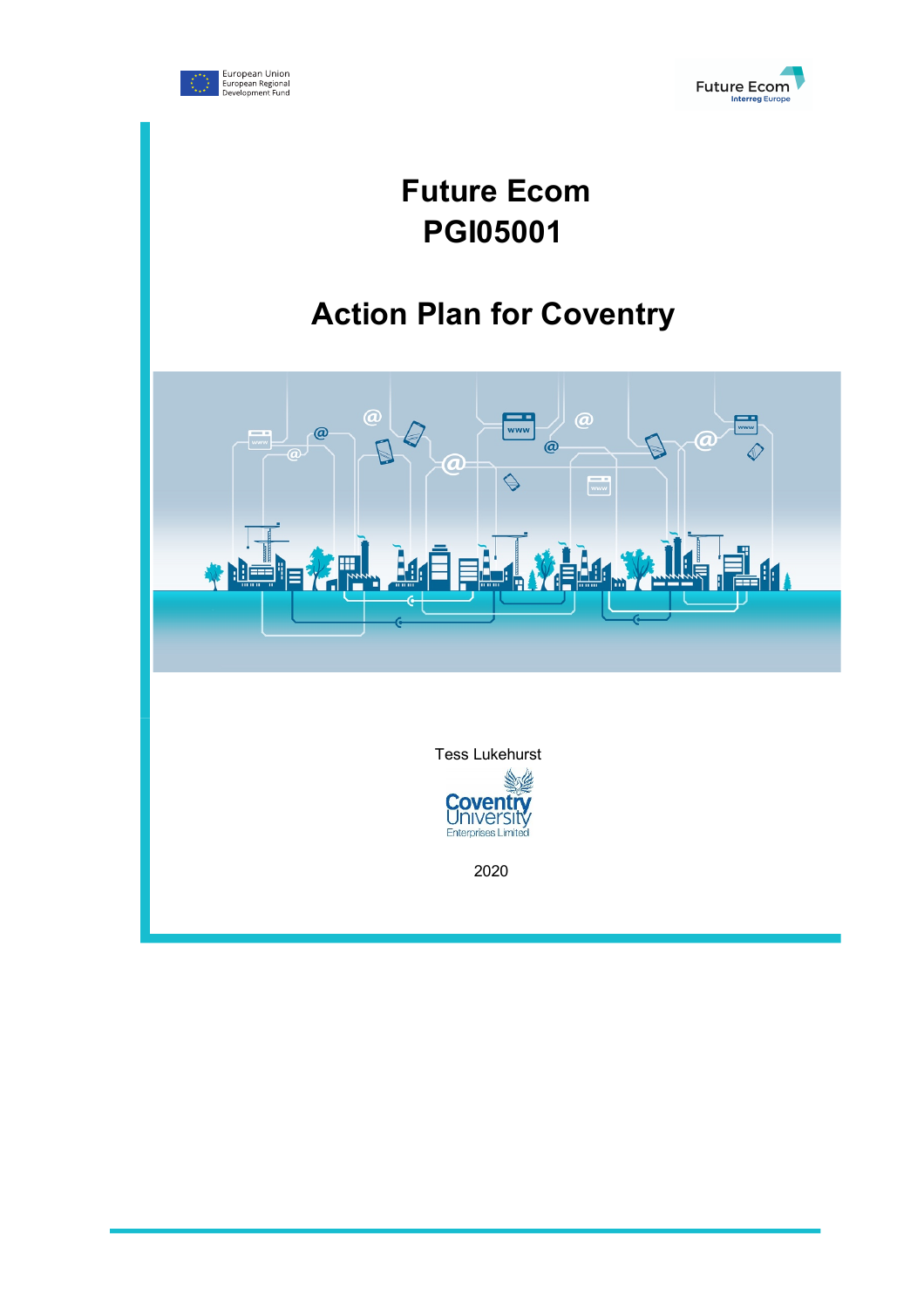



## **Future Ecom Action Plan - Coventry**

#### 1. **Overview**

For the past three years the Future Ecom project has been working to identify ways in which Policy Instrument funding can be used to improve regional response in supporting SMEs through the coming Digital Revolution. The ultimate goal of the project is to assist regions in creating a funding strategy that builds upon existing and potential areas of competitive advantage, avoiding fragmentation and insularity and linking and leveraging assets in new and different ways.

The project was set up to influence spending from the ERDF funding provided through the local ESIF strategy. This document clearly identifies advanced manufacturing as key to the development of the region. It also highlights strengths in creative digital businesses and a strong history of innovation. At the same time it recognises that the area is reliant on a small number of large organisations and that there a large number of more traditional, smaller businesses that are trailing in terms of modernisation and digital business practice.

## **2. The Policy Instrument**

In the case of Coventry, the Future Ecom project has been set up to impact the Investment for Growth and Jobs Programme and, in particular, The **European Structural and Investment Funds 2014 to 2020 Coventry and Warwickshire Strategy**.

The Policy instrument makes a number of recommendations to tackle market failures in this area:

"This strategic action will be linked to the themes for Innovation and SME support. This strategic action promotes the take-up and exploitation by Small and Medium Sized Enterprises of emerging technologies and networks for the digital economy and supports SMEs and social enterprises to develop ICT products. Broadband offers significant potential for SMEs, which many have yet to realise and extending reach and speed of SFB is crucial for the competitiveness and sustainability of SMEs in an increasingly global world. SMEs need further support and training if they are to realise the potential SFB offers. It is vital that ICT companies are assisted to develop the broad range of skills, including business development skills that they need to compete in a global economy. Local businesses need to be encouraged to work more closely with higher and further education establishments for the development and testing of new products.

Under this policy instrument significant resources have been put into the roll out of broadband in the region but there is no immediat support for SMEs seeking to exploit the technology.

To encourage take up and exploitation it is vital that:

- the awareness of the benefits of broadband-enabled technologies is embedded within business support provision
- that a range of business-support options that encourage SMEs to move up the e-adoption ladder are available
- further networking and best practice sharing between ICT companies is developed, and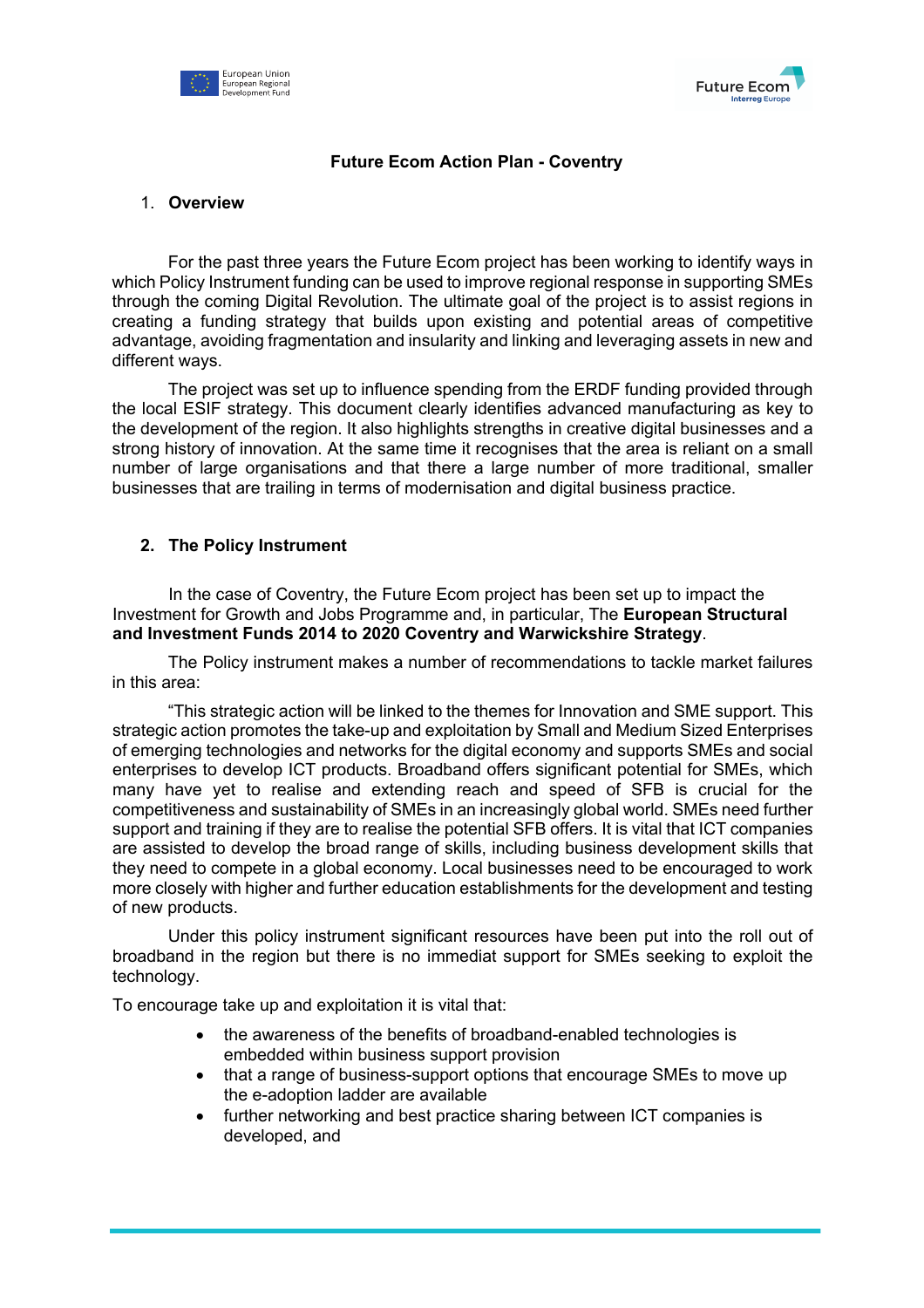



- that collaborative working is encouraged between businesses and with HE, FE and between larger companies and SMEs to cascade knowledge and good practice in the use
- Offer specific training aimed at the decision-makers within businesses to increased their understanding of the benefits of using digital technologies and encouraging them to make investment in these areas

The work we have carried out on Future Ecom supports these aims. The primary element of the project has been to look closely at existing strategies and networks operating in the regions. The project has ten partners in eight countries, from Finland and Denmark in the North to Italy and Greece in the South of Europe. Six Partners have taken ownership of specific topics to research the State of the Art in each area, identifying good practice in support and ways in which business models are changing. This has been published in the project's White Book which can be downloaded in English from our website: interregeurope.eu/future\_ecom. The component studies are shown in the table below.

| <b>Thematic Topic</b>                   | <b>Partner Responsible</b>                                        | Country          |
|-----------------------------------------|-------------------------------------------------------------------|------------------|
| Innovation and Product<br>Development   | <b>Coventry University</b><br><b>Enterprises Ltd</b>              | Coventry, UK     |
| Purchasing and Logistics                | Cursor Oy, Kotka-Hamina<br><b>Regional Development</b><br>Company | Kotka, Finland   |
| <b>Smart Production</b>                 | Business- and Innovation-<br>Center Lippe-Detmold GILDE           | Detmold, Germany |
| <b>Global Ecommerce</b>                 | North Denmark Region                                              | Aalborg, Denmark |
| E Sales and Marketing                   | Chamber of Magnesia                                               | Volos, Greece    |
| <b>Future Currencies and</b><br>Funding | <b>ART-ER Attractiveness</b><br><b>Research Territory</b>         | Bologna, Italy   |

The themes and visits have engaged the team and stakeholders form the UK completely. We feel that this project has a special relevance in the economic development of the area, which is enhanced and made more urgent by the Corona Virus pandemic which swept the world, and especially Europe, during the later stages of the project. Whilst there are a range of interests, and there will certainly be some follow up actions, in the closing phase of the project we are focussing on the following area:

Since 2016 the UK has had a referendum on remaining in the European Union followed by three General Elections. This level of political instability is unprecedented in modern Britain and the rapidly and constantly evolving environment, together with reaching the final round of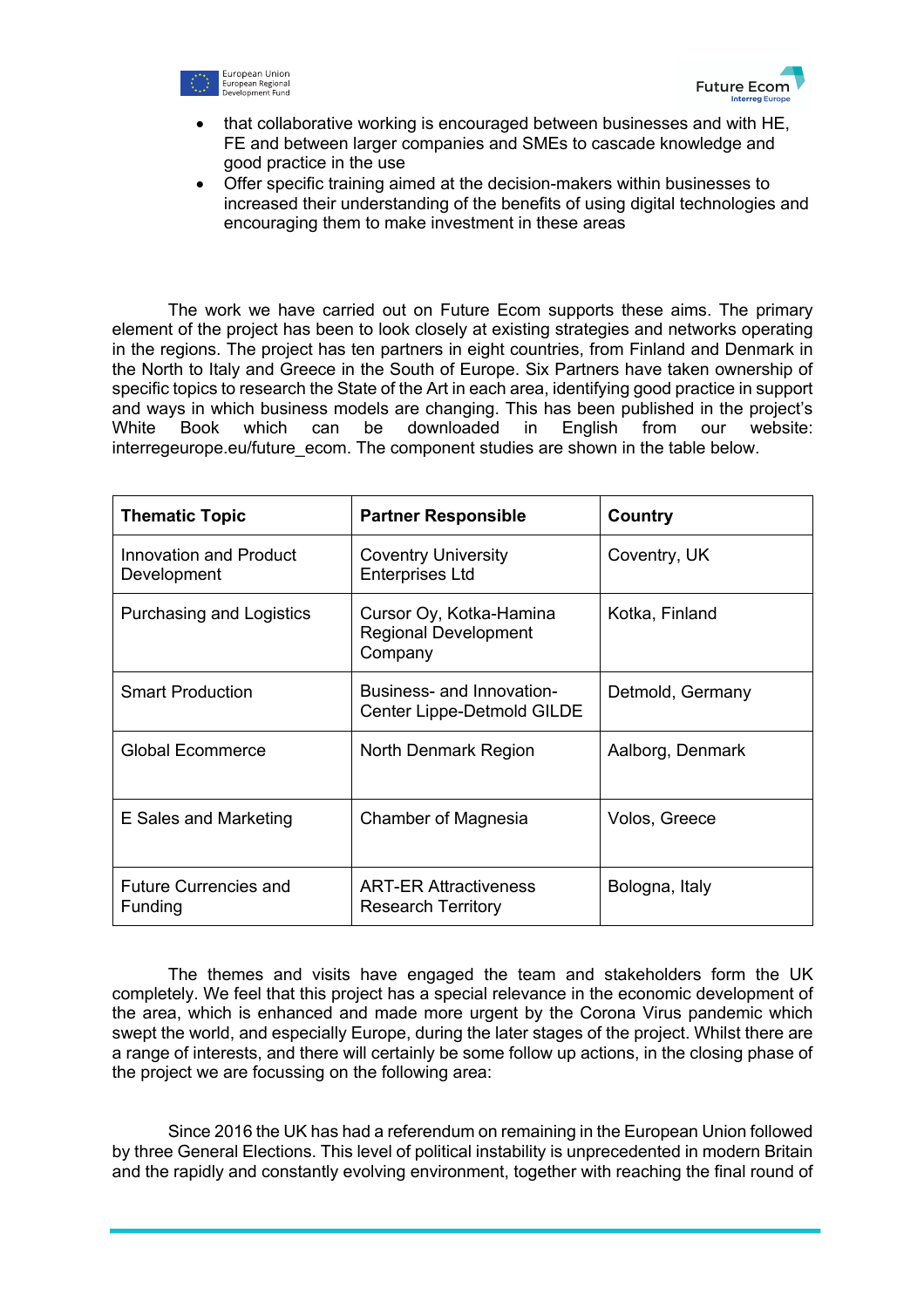



funding from the original ESIF/ERDF policy instrument has made it difficult to influence a specific Policy. It is, however, a positive that the guarantee of ERDF funding for key projects up to June 2023, together with flexibilities within these projects, means that there is scope to apply the findings of Future Ecom to key local ERDF projects and ensure SMEs are able to capitalise on opportunities presented by e-commerce as the economy recovers.

#### 3. **The background**

The key stakeholder in this project is Coventry City Council who are the local policy making body, as well as Accountable Body for large ERDF programmes. Technically MHCLG is Managing Authority in Euro Commission language. From the beginning they have recognised it as having a high relevance and potentially important impact on the region. They have attended most of the Study visits and received detailed briefings on the ones they couldn't attend. After every study visit we held meetings to discuss the learning that could be drawn from the practices we saw.

It is difficult to select a single Good Practice which will drive the action forward, there were multiple examples of good practice that we think could be applied to inform actions that will help address Coventry's economic needs moving forward. A number of actions and plans are in consideration and we expect that there will be future impact on future Funding as we move to reliance on National Funds in the future. At every visit we examined the practices which were shared with us and compared our own activity. As part of the process we've assessed the dynamics facing our economy and can see several ways that the SME support ecosystem needs to adapt better to changing opportunities. This has given us a portfolio of ideas from which to select those on which we intend to focus. The other ideas are highly likely to acted on in the future.

#### **3.1** I**nter Regional Learning**

From the Good Practices and other institutions demonstrated in Detmold, there were many that really impressed us. Of particular note we are looking for ways to harness the inspiration from Weidmuller's Virtual Academy into a system for increasing the skills of businesses and citizens in the City. We were also drawn to the way in which all the agencies in the area who have roles in business development are cooperating to maximise the improvements in skills and ability that an SME can gain from Innovation Support. This was accentuated by the workshops we attended in Aalborg. It was very clear from the work we did there that investing in digital leadership and management skills is a key enabler of competitiveness which will increase in importance in the future. We have reflected on this and learned that we need to bring the agencies involved in delivering business support in our region closer together. This is related directly to the changes we are making to the way in which our policy instrument is implemented in the region.

These workshops and practices have inspired us to look for cross connections between industry sectors, we will be seeking to develop more collaboration to bring those who have skills to sectors where they can be of use in leveraging future gain. All the practices we looked at in these visits, and in the sales-oriented visit to Volos demonstrated that there are common needs across all sectors, but that the needs of businesses differ and different stages of the digitisation process. From start-ups to scale-up stage companies there are advantages to digital support that cross all sectors.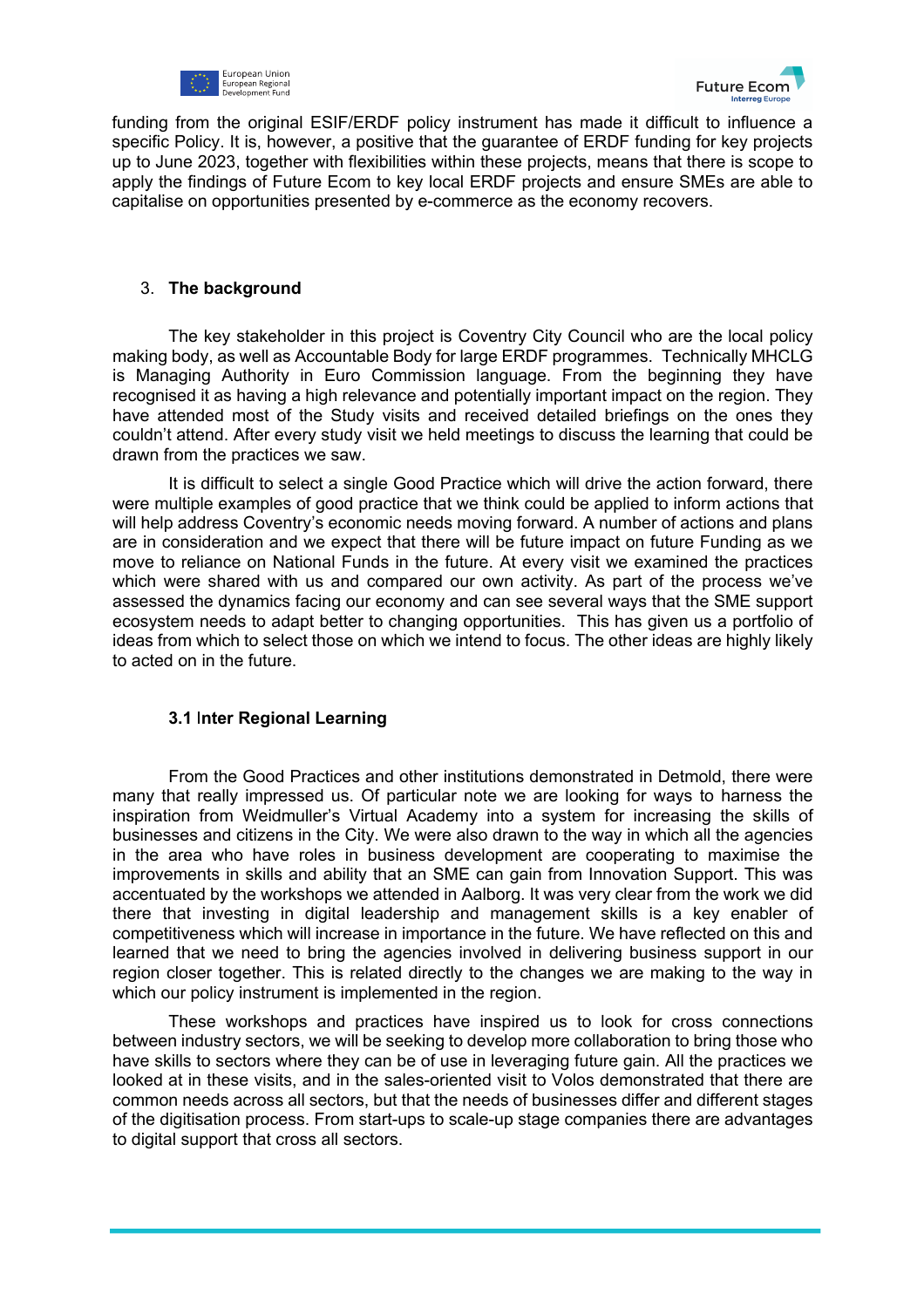



In the workshops on Ecommerce, and supported by the experience of companies in Volos, we established that there are limitations to the improvements that Digital technologies will make in business, such as the building of trust required for creating business relationships. The hype around digital technologies does not always make these distinctions and it is important to ensure that support recognises the limitations as well as the opportunities inherent in digitisation of business. This reinforced by the research on sales and digital presented by the University of Aalborg during the study visit to Denmark.

From the sessions on Future Funding we gained an understanding that there is a need to improve the availability and understanding of investment funds in the region. We were particularly interested in the KICK-ER Good Practice which attracts both innovators and finance. There is already an initiative in the region which is in early stages and this will help to influence the development. We were also inspired by the ART Digital Platform in Emilia Romagna – this got us thinking about how we could start to further better connect support providers facilitating digitisation and also SMEs who may collaborate to address specific digital/innovation challenges.

It was something of an unexpected impact that we knew digitisation and the digital sector would be important for the future development of Coventry & Warwickshire's economy, but partaking in the Future Ecom project has helped us to focus on specific actions that we can apply to our ESIF projects running up to June 2023.

# 4. **Action ICT Accelerated Support**

At present all calls for funding under the final round of funding from ERDF are in the final stages of agreement. It is not possible to gain access to funding for a specific call. There are, however, a number of actions already in place which can be influenced to direct funding towards enhancing SMEs digital innovation.

Key Objectives:

- Seek out cross connections between technologies and industries
- Link businesses that have developed unique IT and look for ways to transfer (for example games technology and Manufacturing)
- Accelerate digitisation and diversification for small businesses.
- Investigate ways to flex grant support to bring forward digital innovation where possible
- Enhance 1 to 1 support around IT at all stages of the business development process – including (but not limited to) ensuring an understanding of the opportunities to enhance
	- o All growth stages of business
	- o All business types
	- o All processes within a business
	- o International Planning and Trade (this also builds on the work of the completed INTRA project)

## **Key Actions**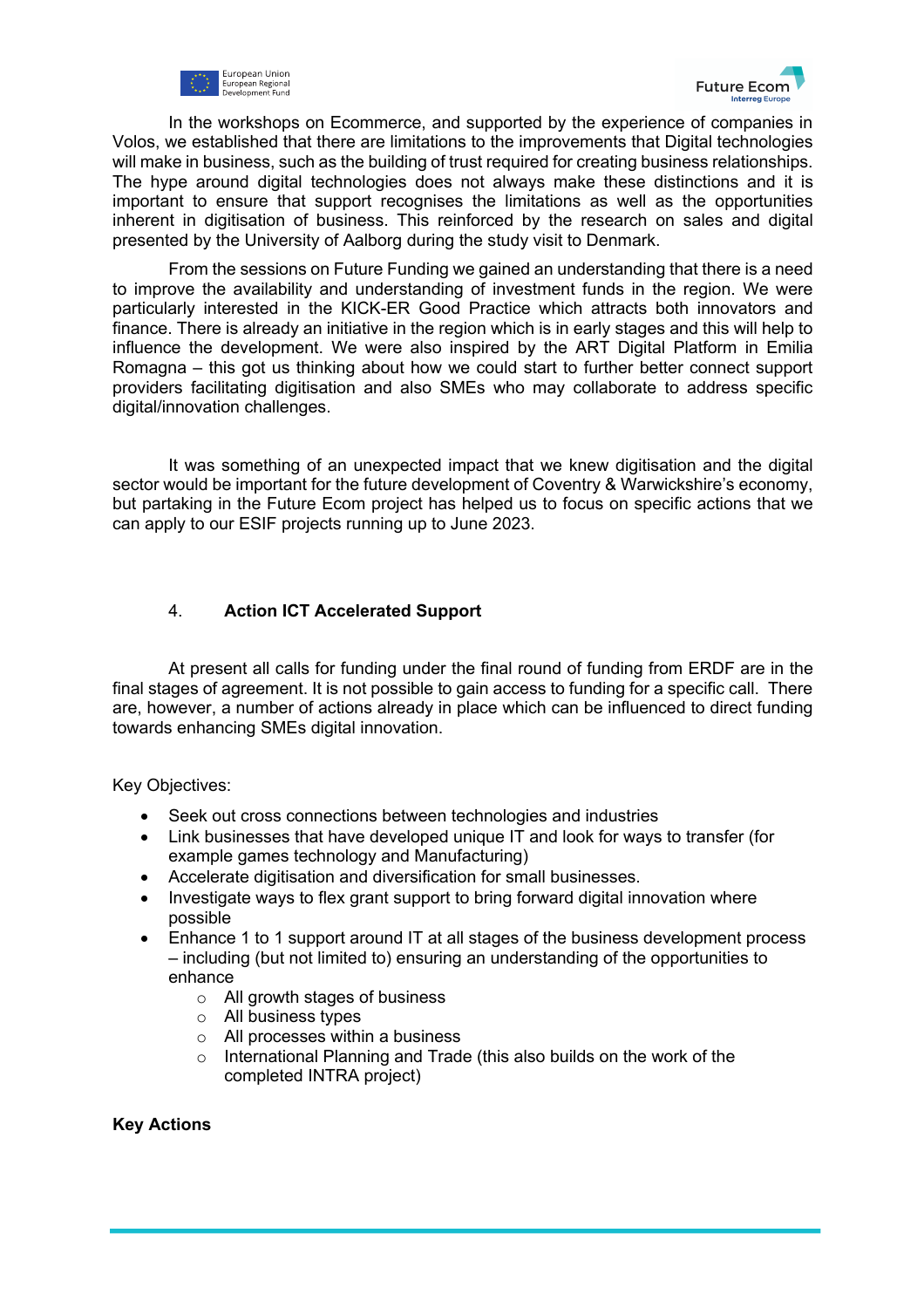



Map the ICT support capability across all the C&W existing support, involving all organisations in the local business support ecosystem.

Create a clear Digital Support entry point.

- Introducing a new stage during the induction process to projects to identify how businesses use digitisation at present and guide them to the support available in the system. This will require more cooperation between agencies and
- Ensuring the local business support diagnostic refers businesses to appropriate forms of digital support by capturing digital needs, opportunities and gaps in capability sufficiently.
- Workshops at early stages in all projects mapping routes for businesses.

It is expected that businesses entering this system will have the advantage of better understanding of the ways in which Digital changes can improve their business and access to both technology and training to do this.

The funding for this initiative will come from the existing provision in the projects, and is sourced from the original Funding instrument.

Expected outcomes:

Easier access to digitisation support

Better routes to appropriate support

Released synergies between existing projects

## **5. Action Details**

In the ICT Accelerated Action we will draw in and manage interaction with the following projects at the appropriate level. The action will create a contact point for both entrepreneurs and the managers of funded business support projects.

After passing the eligibility test for any participating project the SME will be asked to carry out an audit to establish their current level of digital adoption and the potential for digital innovation to provide improvement for their business' processes, services or products.

Having completed the survey and their entry point project, the business will be given a roadmap to access further help and their details passed (with permission) to the relevant support project managers.

This will demonstrate that the SMEs have had their eligibility reviewed and help them to understand the support opportunities available to them. It is expected that the initial interaction will be with the CWLEP Growth Hub and, within CUE, the Innovation Networks project and that they will be signposted to appropriate assistance within the portfolio of ERDF projects outlined below. For entrepreneurs still developing their business ideas we will be able to facilitate start-ups through the CUE managed technology Start Ups project. After entering the system a group of topic specific forums and direct contact with project managers will guide innovators through the system.

It has been agreed that the following ERDF regional programmes will be providing direct support to increase opportunities for SMEs to adopt new digital technology:

- Innovation Networks
- C&W Innovation Test Beds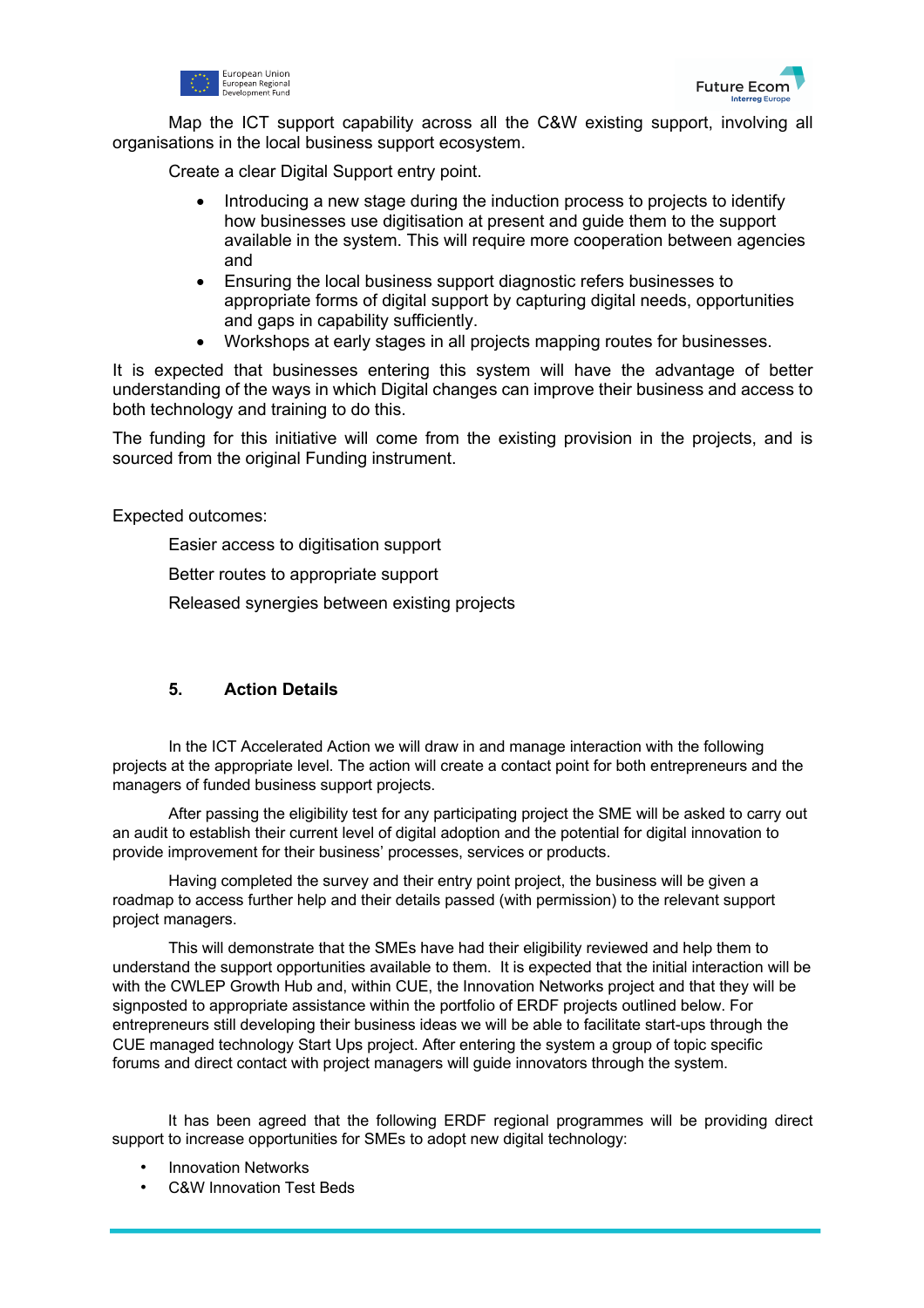



- C&W Green Business
- C&W Business Support

We will use the findings of Future Ecom to further shape services being delivered through these projects that would not have included this angle otherwise. We will be seeking opportunities to create disruptive and innovative businesses. In particular we are talking to the managers of funding streams that provide skills education to ensure that the experience gained in providing adaptable learning systems from The Weidmuller Academy are implemented. This would be funded for ther Skills4Growth program which is outside the scope of the action plan but will provide improvements in the future.

All of these projects are funded under the Coventry and Warwickshire European Structural and Investment Funds Strategy 2014-2020, with match funding from the SMEs.

The projects initially signed up will be offering to the SMEs:

- **Innovation Networks** will run a marketing strand to target businesses seeking digitisation. It provides 44% matched grants up to £12,000 to commercialise products, processes and services by
	- o Supporting IP and trademark applications
	- o Helping with strategic marketing, marketing research and focus groups.
	- o Providing specialist software and development
	- o Funding purchase of Tooling and components
- Access to revenue grants, particularly through **CW Innovation Test Bed** to test and launch new products that could bring or include digital innovation (including securing of any IP rights).
	- o This will take the form of grants and support for Intellectual Property protection.
	- o Grants are available of up to £50,000 for New Product Development, New manufacturing and IP protection
	- o One to one support is available for research.
- The **Green Business Programme** will seek out digitisation Specific Projects where there is opportunity to reduce travel or otherwise increase efficiency in carbon use.
	- $\circ$  Grants of up to £20,000 are available for IP protection, on the basis of 60% Match funding.
	- o External consultancy for IP, design or accreditation can be funded, also on the basis of 60% match funding, up to a maximum of £10,000.
- The activities are being added to the existing already signed projects. They have been approved and officially launched on the 27th February 2019.
- The Projects, supported by thematic experts who have worked on Future Ecom, will add specific marketing and promotion activities to digital business improvements, utilising the networks accessed during the Future Ecom Project.

• **C&W Business Support**: The **Business Support Programme** will explore opportunities to support businesses to use digitisation to implement new processes that will help to enable modernisation and expand market reach (e.g. digital marketing, business planning) through some of the workshops and 1:1 support delivered by Start-up Support strands and strands targeted at existing SMEs (e.g. Accelerated Growth). Through its administration of the "Specialist SME Grants", the programme is also supporting SMEs with the acquisition of ICT equipment and take-up of specialist expertise to improve businesses processes.

The projects have already started. CUE will be supporting the projects by providing expert input and advice in steering content and activities towards SMEs with the opportunity to improve their businesses through digital innovation. All the projects overall aim is to support SMEs to increase their